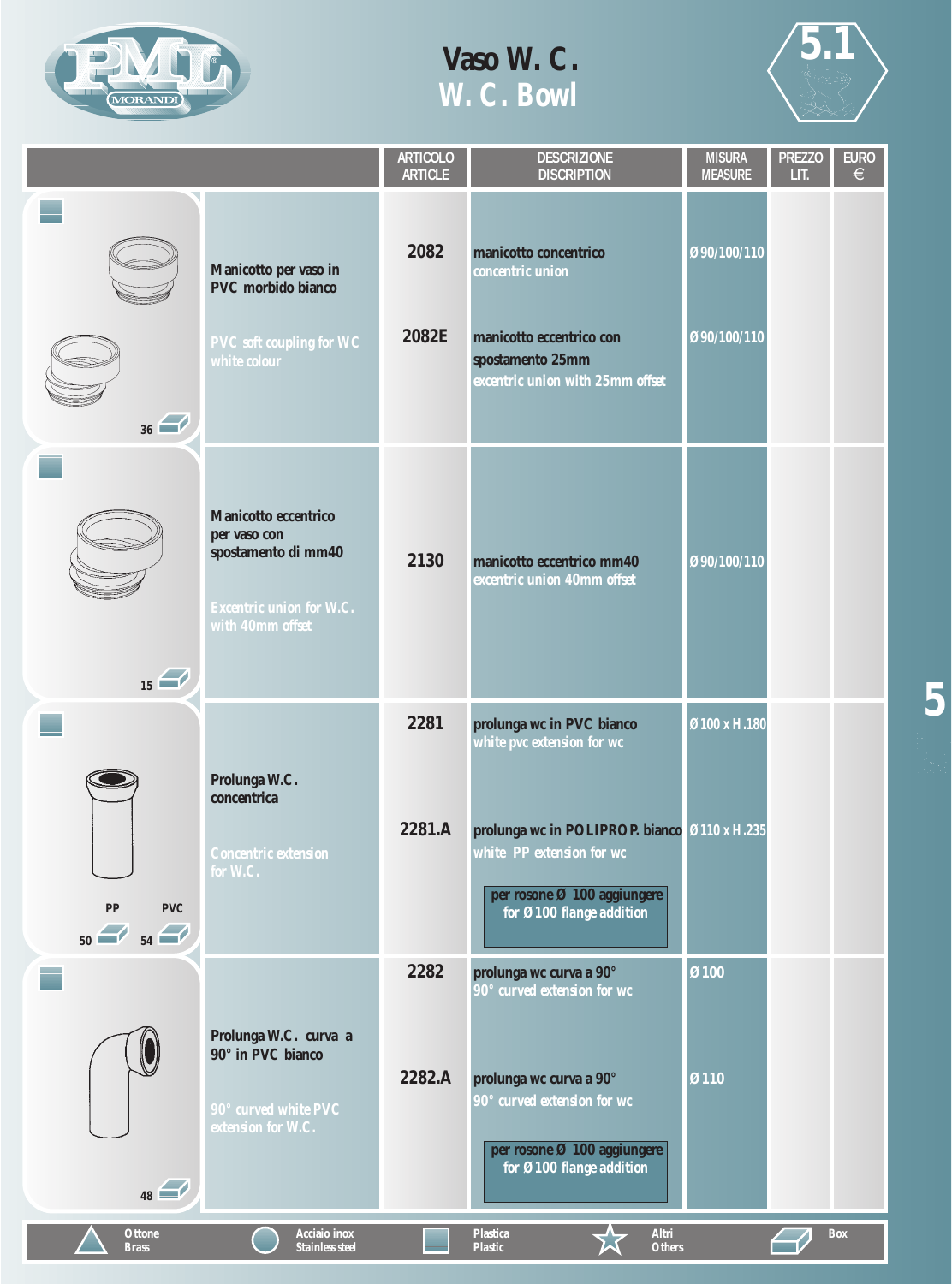

**5**

辞

# **Vaso W. C.** *W. C. Bowl*



|                               |                                                                                                                              | <b>ARTICOLO</b><br><b>ARTICLE</b> | <b>DESCRIZIONE</b><br><b>DISCRIPTION</b>                                                                               | <b>MISURA</b><br><b>MEASURE</b>        | <b>PREZZO</b><br>LIT. | <b>EURO</b><br>$\in$ |
|-------------------------------|------------------------------------------------------------------------------------------------------------------------------|-----------------------------------|------------------------------------------------------------------------------------------------------------------------|----------------------------------------|-----------------------|----------------------|
| 50                            | Raccordo per W.C.<br><b>W.C.</b> connection                                                                                  | 2286                              | raccordo per wc<br>wc connection                                                                                       | Ø100                                   |                       |                      |
| 16                            | W.C. flex estensibile<br>comprimibile da<br>mm230 a mm570<br>W.C. flex extensible<br>and compressible<br>from 230mm to 570mm | 2283                              | wc flex estensibile da mm 230 a<br>mm 570<br>wc flex extensible from 230 mm<br>to 570 mm                               | Ø90/100/110<br>$\mathbf{X}$<br>Ø80-120 |                       |                      |
| $\overline{15}$               | Prolunga flessibile per<br>W.C.<br><b>Flexible extension</b><br>for W.C.                                                     | 2284<br>2285                      | prolunga min.250 - max.400<br>extension min.250 - max.400<br>prolunga min.320 - max.540<br>extension min.320 - max.540 | Ø90/100/110<br>$\mathbf{X}$<br>Ø80-120 |                       |                      |
| 50                            | Tubo di cacciata per<br>flussometri (ad incasso)<br>(Built-in) water inlet pipe<br>for W.C. button discharge                 | 2035                              | tubo per flussometri<br>pipe for wc button discharge                                                                   | Ø26/30/32                              |                       |                      |
| <b>Ottone</b><br><b>Brass</b> | Acciaio inox<br><b>Stainless steel</b>                                                                                       |                                   | Altri<br><b>Plastica</b><br><b>Plastic</b><br><b>Others</b>                                                            |                                        |                       | <b>Box</b>           |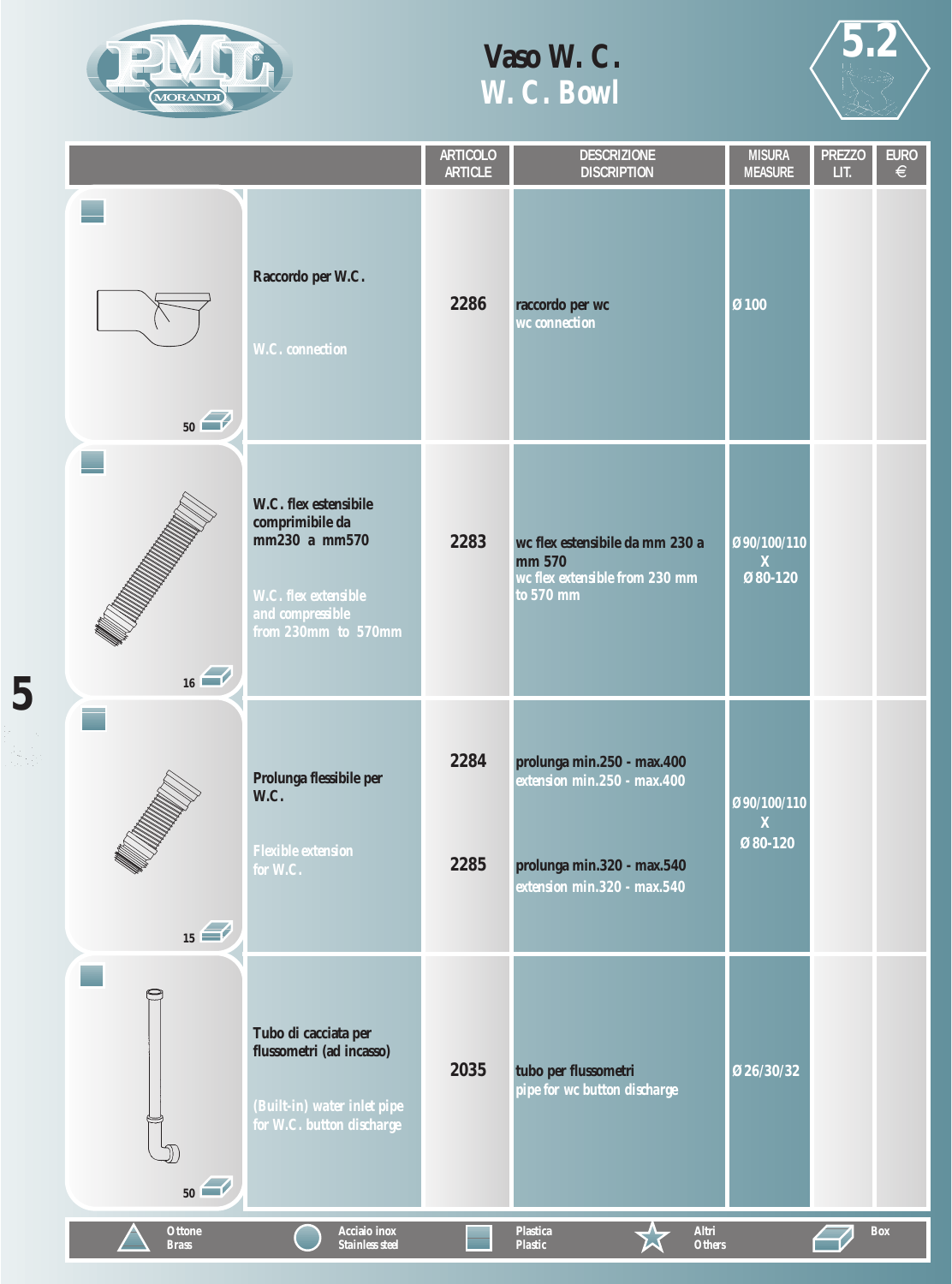



**5**

|                               |                                                                                                                                                                                                                                        | <b>ARTICOLO</b><br><b>ARTICLE</b> | <b>DESCRIZIONE</b><br><b>DISCRIPTION</b>                                                                                                   | <b>MISURA</b><br><b>MEASURE</b> | <b>PREZZO</b><br>LIT. | <b>EURO</b><br>€ |
|-------------------------------|----------------------------------------------------------------------------------------------------------------------------------------------------------------------------------------------------------------------------------------|-----------------------------------|--------------------------------------------------------------------------------------------------------------------------------------------|---------------------------------|-----------------------|------------------|
| 9<br>50                       | Tubo di cacciata ad<br>incasso in PVC, con o-ring<br>di tenuta e montaggio<br>telescopico, adatto per<br>cassette incasso PUCCI<br>PVC built-in pipe with seal<br>o-ring and telescopic<br>assembly, fit for built-in<br>"PUCCI" tanks | 2036<br>2037                      | con uscita al vaso Ø30<br>with Ø30 WC outlet<br>guarnizione in gomma per canotti<br>eccentrici Ø32<br>rubber gasket for Ø32 eccentric pipe | Ø40/32<br>Ø32x8                 |                       |                  |
| 50                            | Tubo di cacciata ad<br>incasso in PVC, con o-ring<br>di tenuta e montaggio<br>telescopico, adatto per<br>cassette alte<br>PVC built-in pipe with seal<br>o-ring and telescopic<br>assembly, fit for high<br>tanks                      | 2038                              | tubo di cacciata con curve 90° + 45°<br>pipe with $90^{\circ}$ + $45^{\circ}$ elbow                                                        | Ø30                             |                       |                  |
| 50                            | Tubo di cacciata ad<br>incasso in PVC, con o-ring<br>di tenuta e montaggio<br>telescopico, adatto per<br>cassette alte<br>PVC built-in pipe with seal<br>o-ring and telescopic<br>assembly, fit for high<br>tanks                      | 2039                              | tubo di cacciata con curve 90° + 60°<br>pipe with $90^{\circ}$ + 60° elbow                                                                 | <b>Ø30</b>                      |                       |                  |
| 50                            | Tubo di cacciata ad<br>incasso in PVC, con o-ring<br>di tenuta e montaggio<br>telescopico, adatto per<br>cassette alte<br>PVC built-in pipe with seal<br>o-ring and telescopic<br>assembly, fit for high<br>tanks                      | 2040                              | tubo di cacciata con curve 90° + 90°<br>pipe with $90^{\circ}$ + $90^{\circ}$ elbow                                                        | Ø30                             |                       |                  |
| <b>Ottone</b><br><b>Brass</b> | <b>Acciaio</b> inox<br><b>Stainless steel</b>                                                                                                                                                                                          |                                   | Altri<br><b>Plastica</b><br><b>Plastic</b><br><b>Others</b>                                                                                |                                 |                       | <b>Box</b>       |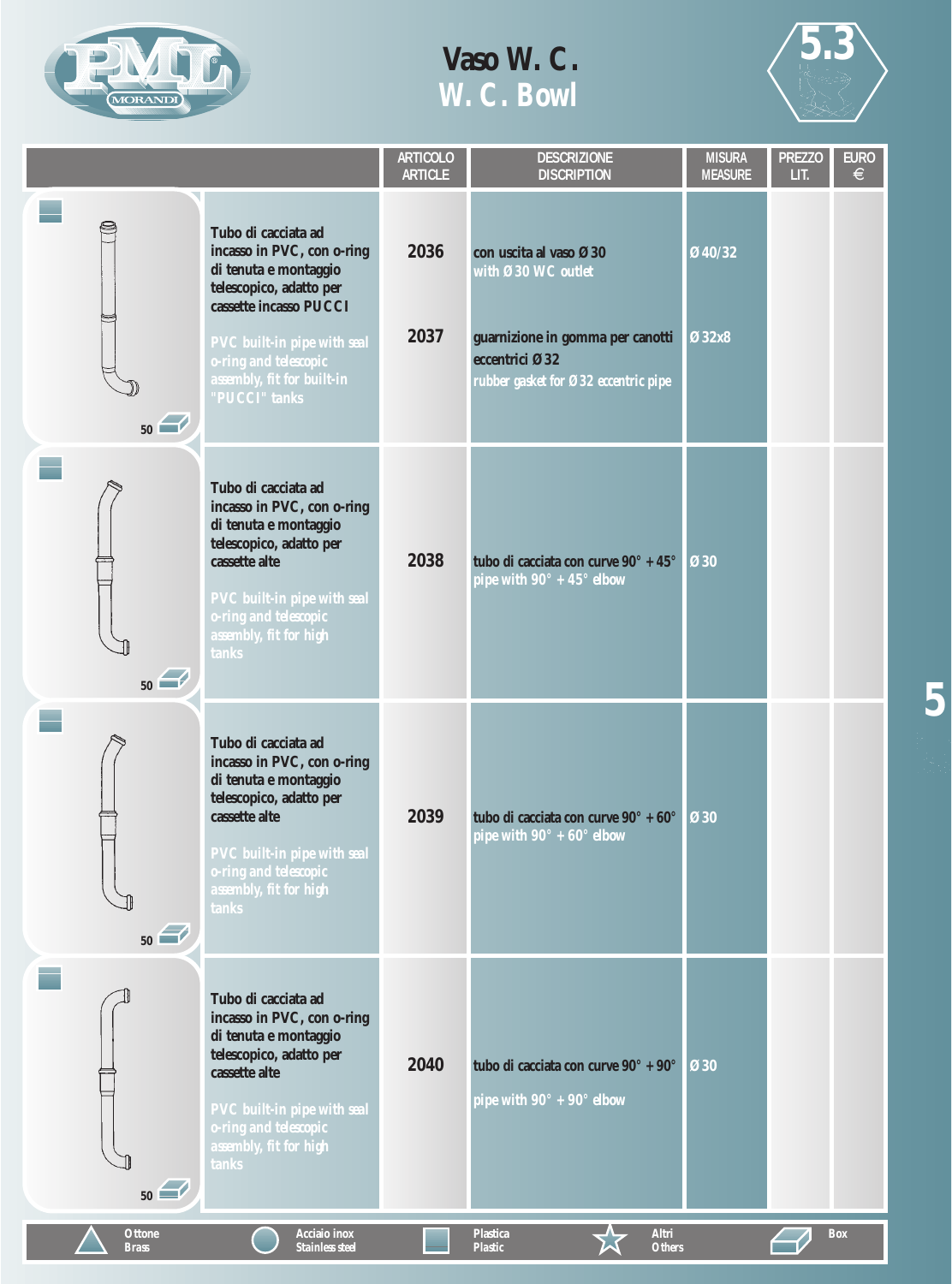

**5**

호로

### **Vaso W. C.** *W. C. Bowl*



|                               |                                                                  | <b>ARTICOLO</b><br><b>ARTICLE</b> | <b>DESCRIZIONE</b><br><b>DISCRIPTION</b>                                                 | <b>MISURA</b><br><b>MEASURE</b> | <b>PREZZO</b><br>LIT. | <b>EURO</b><br>$\epsilon$ |
|-------------------------------|------------------------------------------------------------------|-----------------------------------|------------------------------------------------------------------------------------------|---------------------------------|-----------------------|---------------------------|
|                               | Morsetto per vaso in<br>gomma<br><b>Rubber holdfast for W.C.</b> | 201.50<br>201.60                  | morsetto in gomma<br>rubber holdfast<br>morsetto in gomma<br>rubber holdfast             | Ø30x50<br>Ø30x60                |                       |                           |
| 100                           |                                                                  | 213.k30                           | con rosone                                                                               | Ø30x300                         |                       |                           |
|                               | Tubo eccentrico in ottone<br>cromato                             | 213.k32                           | with flange<br>con rosone<br>with flange                                                 | Ø32x300                         |                       |                           |
|                               | Chromium plated brass<br><i>eccentric pipe</i>                   | 214.k30                           | senza rosone<br>without flange                                                           | Ø30x300                         |                       |                           |
| 50                            |                                                                  | 214.k32                           | senza rosone<br>without flange                                                           | Ø32x300                         |                       |                           |
|                               | Rosone per tubo<br>eccentrico                                    | 225.30                            | in ottone cromato Ø100 h.55<br>Ø100 h.55 chromium plated brass                           | <b>Ø30</b>                      |                       |                           |
| 50                            | Flange for eccentric pipe                                        | 225.32                            | in ottone cromato Ø100 h.55<br>Ø100 h.55 chromium plated brass                           | <b>Ø32</b>                      |                       |                           |
|                               | Cerniera W.C. universale<br>e a piantone fisso                   | 707                               | coppia cerniera universale in<br>ottone cromato<br>chromium plated brass universal hinge |                                 |                       |                           |
| $\boxed{100}$                 | Fixed or universal W.C.<br>hinge                                 | 698                               | coppia cerniera piantone fisso in<br>ottone cromato<br>fixed chromium plated brass hinge |                                 |                       |                           |
| <b>Ottone</b><br><b>Brass</b> | Acciaio inox<br>Stainless steel                                  |                                   | <b>Altri</b><br><b>Plastica</b><br><b>Plastic</b><br><b>Others</b>                       |                                 |                       | <b>Box</b>                |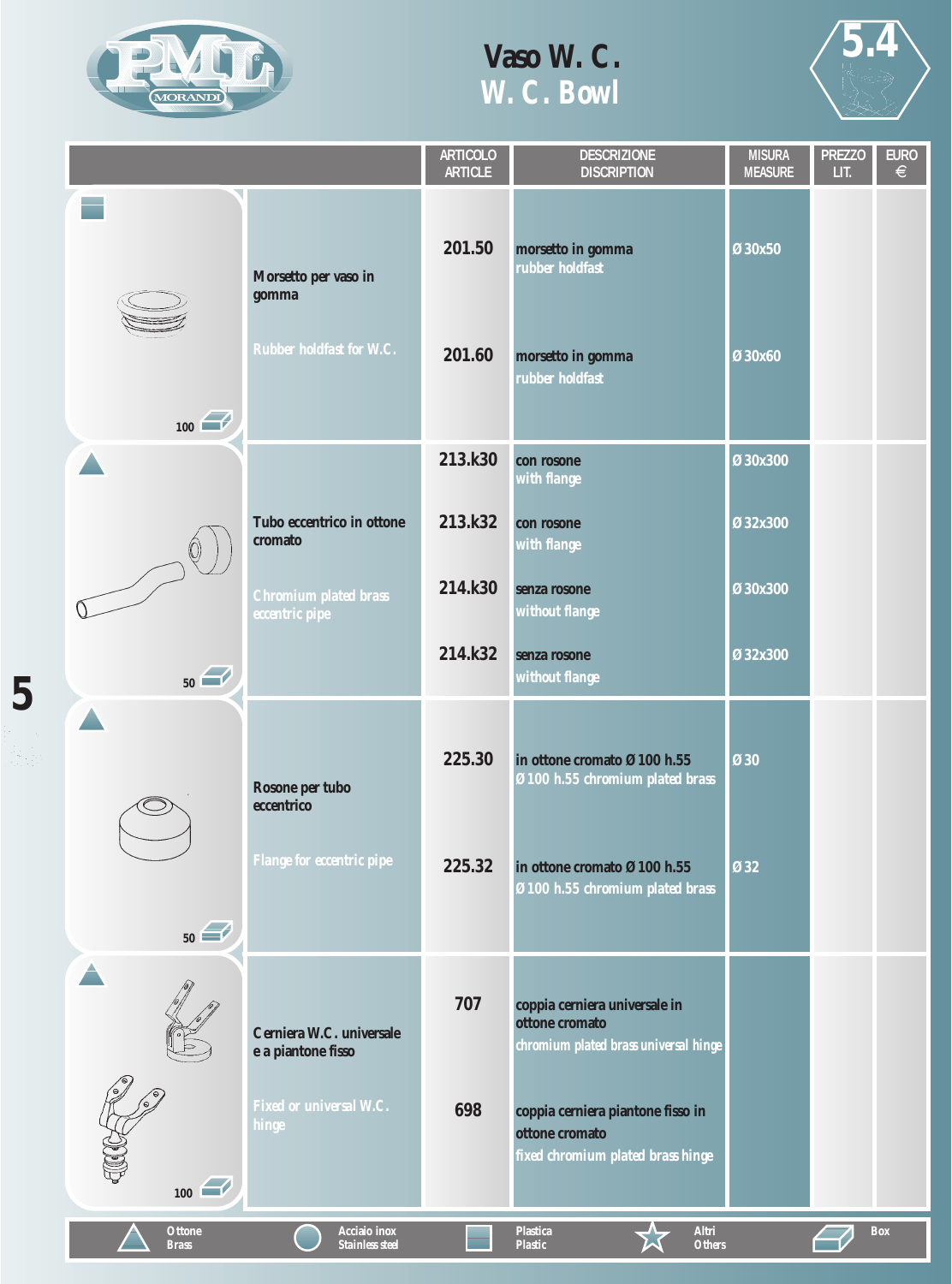



**5**

|                               |                                                                                    | ARTICOLO<br>ARTICLE | <b>DESCRIZIONE</b><br><b>DISCRIPTION</b>                              | <b>MISURA</b><br><b>MEASURE</b> | <b>PREZZO</b><br>LIT. | $\begin{array}{c} \overline{\mathsf{EURO}} \\ \in \end{array}$ |
|-------------------------------|------------------------------------------------------------------------------------|---------------------|-----------------------------------------------------------------------|---------------------------------|-----------------------|----------------------------------------------------------------|
| 100                           | Cerniera piantone fisso<br>ad espansione<br>CP fixed brass hinge<br>with expansion | 699                 | cerniera ad espansione<br>cp hinge with expansion                     |                                 |                       |                                                                |
|                               | Sedile W.C. universale                                                             | 6137.0              | sedile WC bianco in P.P. (pesante)<br>(Heavy) P.P. white WC ring seat | 47x37<br>(GR.1200)              |                       |                                                                |
| $_{20}$                       | Universal W.C. ring seat                                                           | 6137.2              | sedile WC (leggero) in PP<br>Plastic (light) WC ring seat             | 47x37<br>(GR.650)               |                       |                                                                |
|                               |                                                                                    |                     |                                                                       |                                 |                       |                                                                |
|                               |                                                                                    |                     |                                                                       |                                 |                       |                                                                |
| <b>Ottone</b><br><b>Brass</b> | Acciaio inox<br><b>Stainless steel</b>                                             |                     | Altri<br><b>Plastica</b><br><b>Others</b><br><b>Plastic</b>           |                                 |                       | <b>Box</b>                                                     |